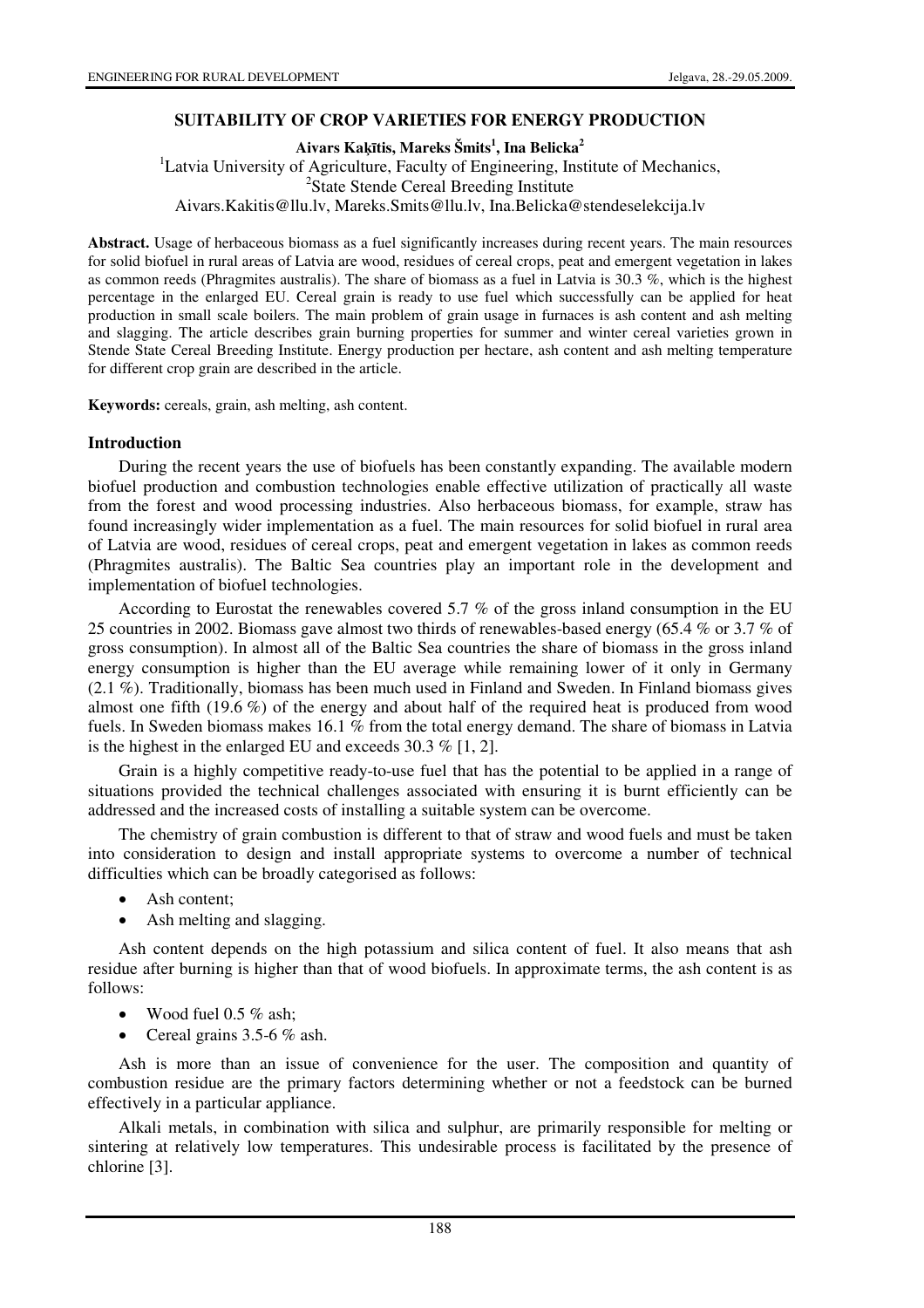Slagging is caused when the ash residue of a fuel "melts" in a boiler during the combustion process. This can reduce the efficiency of operation and if not prevented will cause major operational problems. The issue affects cereals in particular because, when combusted, the potassium chloride and silicon dioxide contained in the grain ash mix to form a chemical that melts at 700 ˚C.

To avoid slag formation, fuel must be burnt in a two-stage process:

- Grain should be pyrolised on the grate at low temperature (less than 700 °C);
- Biogas produced from the pyrolysis must be burned in a separate combustion zone (secondary combustion can take place at much higher temperatures).

The separation of combustion zones is achieved by having a large combustion chamber and this allows differential temperature control which prevents slagging. Temperature control is maintained by regulating the flow of air to the primary and secondary combustion zones.

### **Materials and methods**

The aim of the research project implemented at State Stende Cereal Breeding Institute in 2007 and 2008 was evaluation of the suitability of crop varieties for energy production. Field experiments were carried out to grow several new varieties of summer and winter crops. The grain yield was stated for all varieties of crops at moisture content 14 %.

Chemical analysis of grain and straw was done according to the standards existing in Latvia.

The gross calorific value was measured according to ISO 1928 using the oxygen bomb calorimeter "Parr 1341. Lower calorific value was calculated by formula (1) according to [4]:

$$
Q_z = Q_a - 2454 (W + 9H),
$$
\n(1)

where  $Q_z$  – lower calorific value, kJ·kg-1;  $Q_a$  – gross calorific value, kJ·kg-1; 2454 – heat for water evaporation at 20  $^{\circ}$ C, kJ·kg-1;  $W$  – humidity, %;  $H$  – content of hydrogen,  $\%$ .

The main properties of grain and straw analyzing in this article are the energy value of cereals, ash content and fusibility characteristics of ash. Several standards are available for establishing the fusibility characteristics, including ASTM D 1857, ISO 540, and DIN 51730.

With the ASTM standard the changes in the shape of a standard ash cone by burning it in acidifying (oxidizing) environment are defined (see Fig. 1).





1 – initial state: before heating the peak of ash cone is sharp; DT – initial point of deformation: the sharp peak is rounding; ST – softening temperature, the ash cone deforms to such extent that the height of the structure reduces to the size of its diameter  $(H = B)$ ;  $HT -$  the point of formation of hemisphere or, the cone collapses and becomes dome-shaped  $(H = 0.5B)$ ;  $FT$  – flow temperature, the liquid ash dissipates along the surface

Fusibility of ash depends on its mineral composition and even minor differences in the composition may change the fusibility characteristics significantly. According to the fuel and ash composition, the fusibility characteristics of ash cannot be reliably predicted in practice.

The fusibility of grain and straw ash was stated at the company "Virsma" LTD according to the standard ISO 540.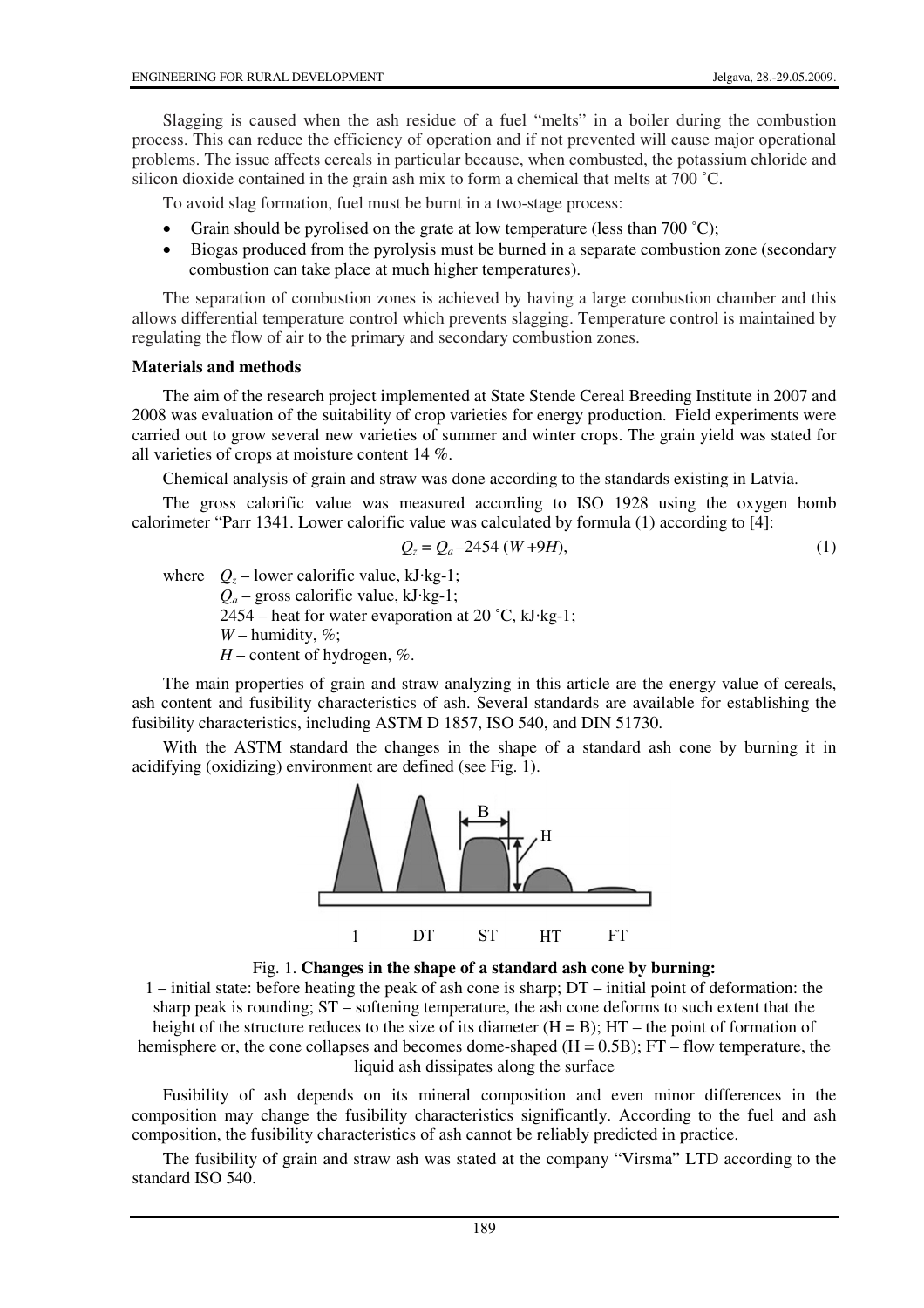Table 1

### **Results and discussion**

The grain yield and calorific value of grain are given in Table 1. The average grain yield of summer crops varies from 4.76 t ha<sup>-1</sup> (oat) to 5.04 t ha<sup>-1</sup> (summer wheat).

Name Grain yield\*  $(t\cdot ha^{-1})$  Gross calorific value,  $(kJ k^{-1})$ Grain Straw Oat, *aver. min-max* **4.76** (3.51-5.28) **16750** (16442-16994) **16481** (16171 - 16840) Barley, *aver. min-max* **4.87** (4.40-5.37) **15767** (15616-16013) **16315** (16023-16671) Summer wheat, *aver. min-max* **5.04** (3.86-5.59) **15591** (15475-17731) **16204** (15788-16594) Rye, *aver. min-max* **6.82**  $(5.51 - 7.61)$ **15667** (15421-15889) **16423** (15764-16765) Triticale, *aver. min-max* **9.80** (8.35-12.69) **15326** (15052-15404) **16444** (16135-16702) Winter wheat, *aver. min-max* **8.79** (8.47-9.32) **15437** (14655-15969) **16287** (16158-16367)

# **Grain yield and calorific value of grain**

Moisture content  $-14\%$ .

Depending on the soil properties, whether conditions, fertilizing and other conditions, the grain yield of summer crops varies from 3.51 t ha<sup>1</sup> to 5.59 t ha<sup>-1</sup>. Summarizing the mentioned above the average grain yield of summer crops is approximately equal for all varieties.





The average grain yield of winter crops varies from  $6.82$  t·ha<sup>-1</sup> (rye) to  $9.80$  t·ha<sup>-1</sup> (triticale). The grain yield of triticale is 1.44 times bigger than the yield of rye. By comparison with the summer crops triticale gives approximately 2 times greater grain yield.

The gross calorific value of cereal grain varies from 15.33 MJ kg<sup>-1</sup> (triticale) to 16.75 MJ kg<sup>-1</sup> (oat). The gross calorific value of straw exceeds 16 MJ kg<sup>-1</sup> for all crops and the difference between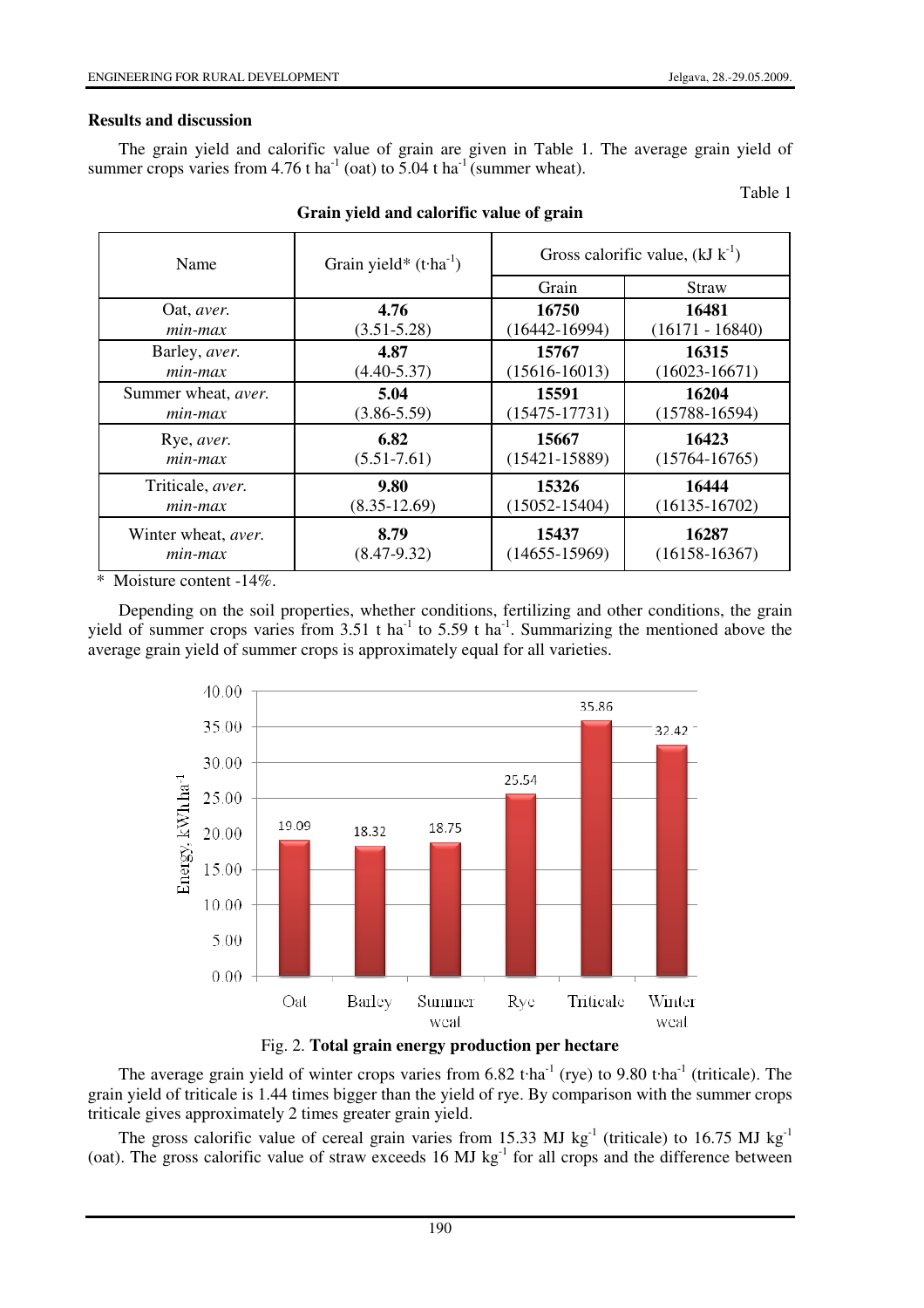the crop varieties does not exceed 2 %. It is not significant and, from this point of view, straw of all cereals is suitable for energy production.

A significant parameter of grain as an energy source is total energy production per hectare. The energy production of triticale is  $35.86$  MJ ha<sup>-1</sup> that approximately 1.96 times exceeds the energy production of barley (18.32 MJ ha<sup>-1</sup>) and summer wheat (18.75 MJ ha<sup>-1</sup>), (Fig. 2). From this point of view triticale and winter wheat are more suitable for energy production than summer crops.

The chemistry of grain combustion is different to that of straw and wood fuels. Ash melting and slagging can occur in the burning process and those must be taken into consideration to design and install appropriate furnaces. Ash is more than issue of convenience for the user. The composition and quantity of combustion residue are primary factors determining whether or not a feedstock can be burned effectively in a particular appliance.

The ash content had been determined during the experiments for all crops varieties. The ash content of winter crop grain is 1.5 % (average) for all varieties (Fig. 3.) It exceeds the ash content of wood fuels (0.5 %) approximately 3 times.



Fig. 3. **Ash content for winter crop varieties**



Fig. 4. **Ash content for summer crop varieties**

The ash content of summer crop grain varies from approximately 2  $\%$  (wheat, barley) to 2.7  $\%$ (oat). The ash content of straw for all crops is between 4  $\%$  and 5  $\%$ , except oat straw with the ash content approximately 6 %.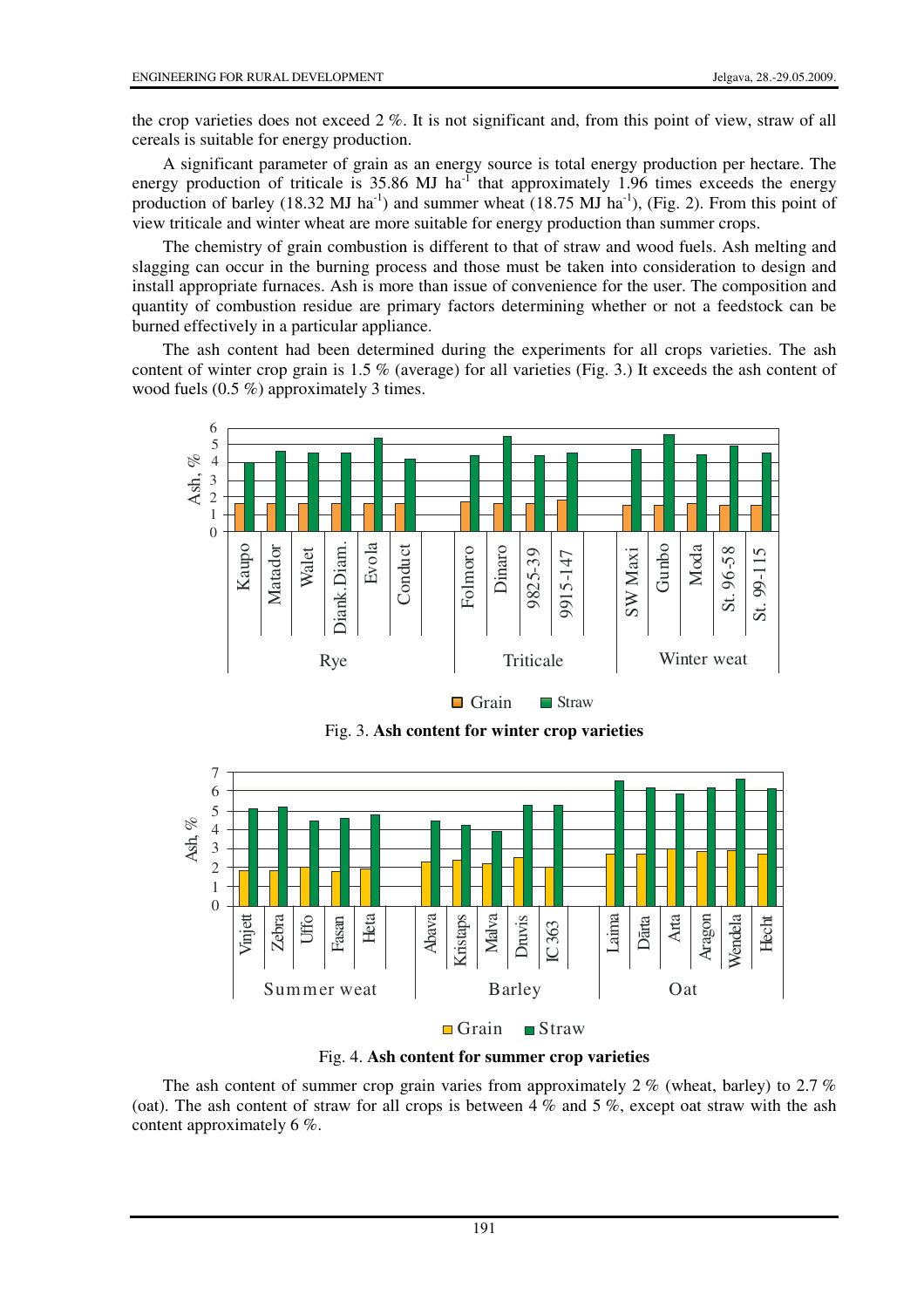Table 2

| Sort            | Variety         | Ash melting temperature |              |         |              |         |              |         |              |  |
|-----------------|-----------------|-------------------------|--------------|---------|--------------|---------|--------------|---------|--------------|--|
|                 |                 | DT, °C                  |              | ST, °C  |              | HT, °C  |              | FT, °C  |              |  |
|                 |                 | Grain                   | <b>Straw</b> | Grain   | <b>Straw</b> | Grain   | <b>Straw</b> | Grain   | <b>Straw</b> |  |
| wheat<br>Summer | Vinjett         | 510                     | 938          | 650     | 1005         | 783     | 1060         | 820     | 1218         |  |
|                 | Zebra           | 588                     | 885          | 650     | 995          | 725     | 1033         | 790     | 1208         |  |
|                 | Uffo            | 500                     | 885          | 688     | 988          | 740     | 1033         | 805     | 1150         |  |
|                 | Fasan           | 540                     | 920          | 688     | 995          | 748     | 1045         | 805     | 1223         |  |
|                 | Heta            | 618                     | 1003         | 659     | 1055         | 718     | 1103         | 780     | 1213         |  |
|                 | Abava           | 710                     | 1025         | 790     | 1050         | 900     | 1070         | 1100    | 1145         |  |
| Barley          | <b>Kristaps</b> | 900                     | 935          | 940     | 985          | 998     | 1025         | 1113    | 1168         |  |
|                 | Malva           | 1038                    | 990          | ~1090   | 1050         | 1115    | 1078         | 1360    | 1168         |  |
|                 | Druvis          |                         | 988          |         | 1025         |         | 1075         |         | 1175         |  |
|                 | IC 363          | 547                     | 950          | 670     | 990          | 758     | 1018         | 805     | 1090         |  |
| Oat             | Dārta           | >1400                   | 1010         | >1400   | 1040         | >1400   | 1093         | >1400   | 1160         |  |
|                 | Laima           | $-1388$                 | 1028         | >1400   | 1055         | >1400   | 1075         | >1400   | 1133         |  |
|                 | Arta            | $-1050$                 | 1050         | $-1065$ | 1100         | $-1105$ | 1125         | $-1145$ | 1173         |  |
|                 | Aragon          | $-1275$                 | 868          | $-1350$ | 963          | $-1360$ | 1063         | $-1375$ | 1100         |  |
|                 | Wendela         | >1400                   | 1013         | >1400   | 1030         | >1400   | 1068         | >1400   | 1138         |  |
|                 | Hecht           | $-1363$                 | 1035         | >1400   | 1080         | >1400   | 1098         | >1400   | 1128         |  |

**Ash melting temperature of summer crops according to ISO 540** 

Table 3

**Ash melting temperature of winter crops according to ISO 540** 

|              |                        | Ash melting temperature |              |        |              |        |              |        |              |
|--------------|------------------------|-------------------------|--------------|--------|--------------|--------|--------------|--------|--------------|
| Sort         | Variety                | DT, °C                  |              | ST, °C |              | HT, °C |              | FT, °C |              |
|              |                        | Grain                   | <b>Straw</b> | Grain  | <b>Straw</b> | Grain  | <b>Straw</b> | Grain  | <b>Straw</b> |
| Rye          | Kaupo                  | 625                     | 950          | 650    | 970          | 850    | 980          | 960    | 1100         |
|              | <i>Matador</i>         | 625                     | 870          | 650    | 1000         | 850    | 1060         | 960    | 1075         |
|              | Walet                  | 570                     | 870          | 600    | 890          | 780    | 940          | 850    | 1125         |
|              | Diankowskie<br>Diament | 625                     | 950          | 650    | 1060         | 850    | 1075         | 960    | 1090         |
|              | Evola                  | 625                     | 960          | 650    | 980          | 850    | 990          | 960    | 1100         |
|              | Conduct                | 625                     | 900          | 650    | 920          | 850    | 940          | 960    | 1175         |
| Triticale    | Folmoro                | 570                     | 825          | 600    | 900          | 790    | 920          | 825    | 1125         |
|              | Dinaro                 | 750                     | 890          | 780    | 900          | 800    | 910          | 960    | 1100         |
|              | 9710-4                 | 750                     | 840          | 775    | 860          | 800    | 900          | 830    | 1060         |
|              | 9825-39                | 760                     | 825          | 800    | 865          | 840    | 950          | 910    | 1100         |
|              | 9915-147               | 700                     | 870          | 730    | 890          | 740    | 910          | 800    | 1125         |
| Winter wheat | SW Maxi                | 750                     | 930          | 775    | 940          | 795    | 950          | 825    | 1125         |
|              | Gunbo                  | 700                     | 900          | 735    | 920          | 745    | 950          | 815    | 1100         |
|              | Moda                   | 710                     | 910          | 740    | 950          | 760    | 980          | 815    | 1125         |
|              | Stende 96-58           | 700                     | 890          | 735    | 920          | 745    | 980          | 815    | 1125         |
|              | Stende99-115           | 750                     | 880          | 775    | 920          | 785    | 950          | 850    | 1175         |

An important parameter characterising the burning properties of grain and straw is ash melting temperature. Low value of ash melting temperature leads to ash slagging and causes problems in boiler operation.